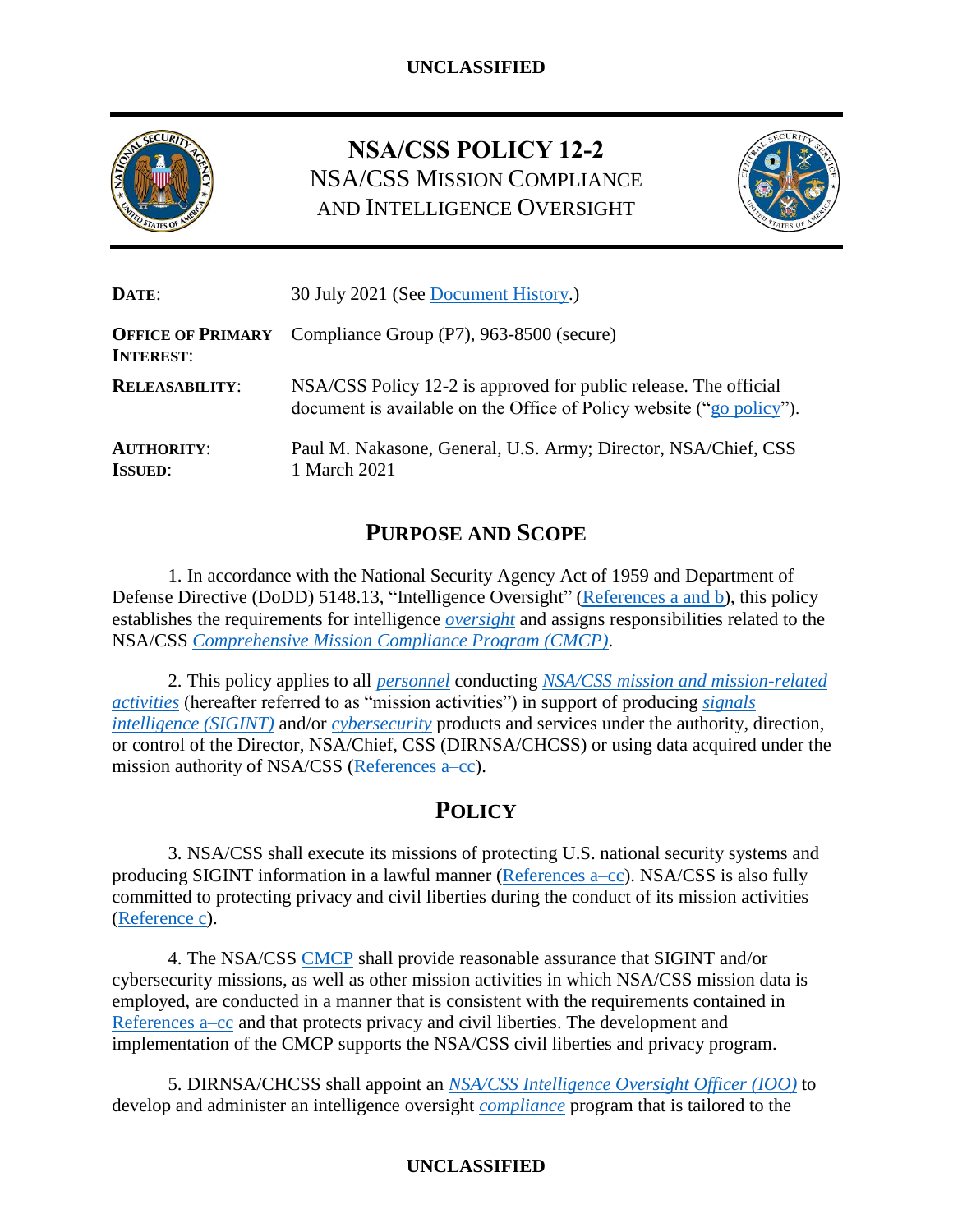Agency's SIGINT and/or cybersecurity mission requirements. The IOO shall develop intelligence oversight implementation guidance and conduct periodic reviews of mission activities to verify compliance with federal law, Executive orders, Presidential directives, Intelligence Community directives, and DoD and NSA/CSS policy [\(Reference b\)](#page-12-2).

6. *[Mission owners/elements](#page-14-3)* (hereafter referred to as "mission owners")—including field leaders, *[extended Enterprise](#page-14-4)* leaders, and Service cryptologic component commanders, directors, and commandants—shall know, understand, and execute the authorities granted to NSA/CSS to conduct mission in a manner that complies with the rules that protect privacy [\(References a–cc\)](#page-12-0).

7. NSA/CSS organizations shall report, investigate, and mitigate potential mission compliance *[incidents](#page-14-5)*, *[questionable intelligence activities \(QIAs\)](#page-15-3)*, and/or *[significant or highly](#page-15-4)  [sensitive matters \(S/HSMs\)](#page-15-4)* upon recognition and in accordance with this policy, and shall take appropriate corrective actions as needed [\(References b and d–n\)](#page-12-2).

8. All personnel shall report potential mission compliance incidents, QIAs, and/or S/HSMs immediately upon recognition using the Agency-approved incident management tool  $("go IRT")$  $("go IRT")$  $("go IRT")$  or in accordance with compliance guidance  $("go incident reporting")$  $("go incident reporting")$  $("go incident reporting")$ [\(References a,](#page-12-0) b, and d–f).

9. Nothing in this issuance shall be construed as impinging upon the authorities or independence of the Inspector General of the DoD, the Inspector General of NSA/CSS (I), or any other statutory inspector general, as provided by the Inspector General Act of 1978 (Reference o).

## **PROCEDURES**

10. The CMCP consists of all mission compliance and intelligence oversight activities performed to protect privacy while conducting NSA/CSS SIGINT and/or cybersecurity missions (["go compliance"](https://urn.nsa.ic.gov/compliance)). Accordingly, in implementing the CMCP, the Compliance Group (P7) will:

a. Develop compliance controls throughout NSA/CSS workflows and architecture to support efficient and compliant operations;

b. Manage the [NSA/CSS Mission System Compliance Certification Process](https://siteworks.web.nsa.ic.gov/compliance/certifications/) to confirm that mission systems are developed and operated in accordance with applicable laws and policies;

c. Verify that mission systems are functioning and mission activities are being performed in a compliant manner;

d. Issue appropriate and timely rules, regulations, and guidance as needed;

e. Develop and provide compliance training;

f. Raise awareness of compliance processes and procedures;

g. Provide compliance support to mission activity operations;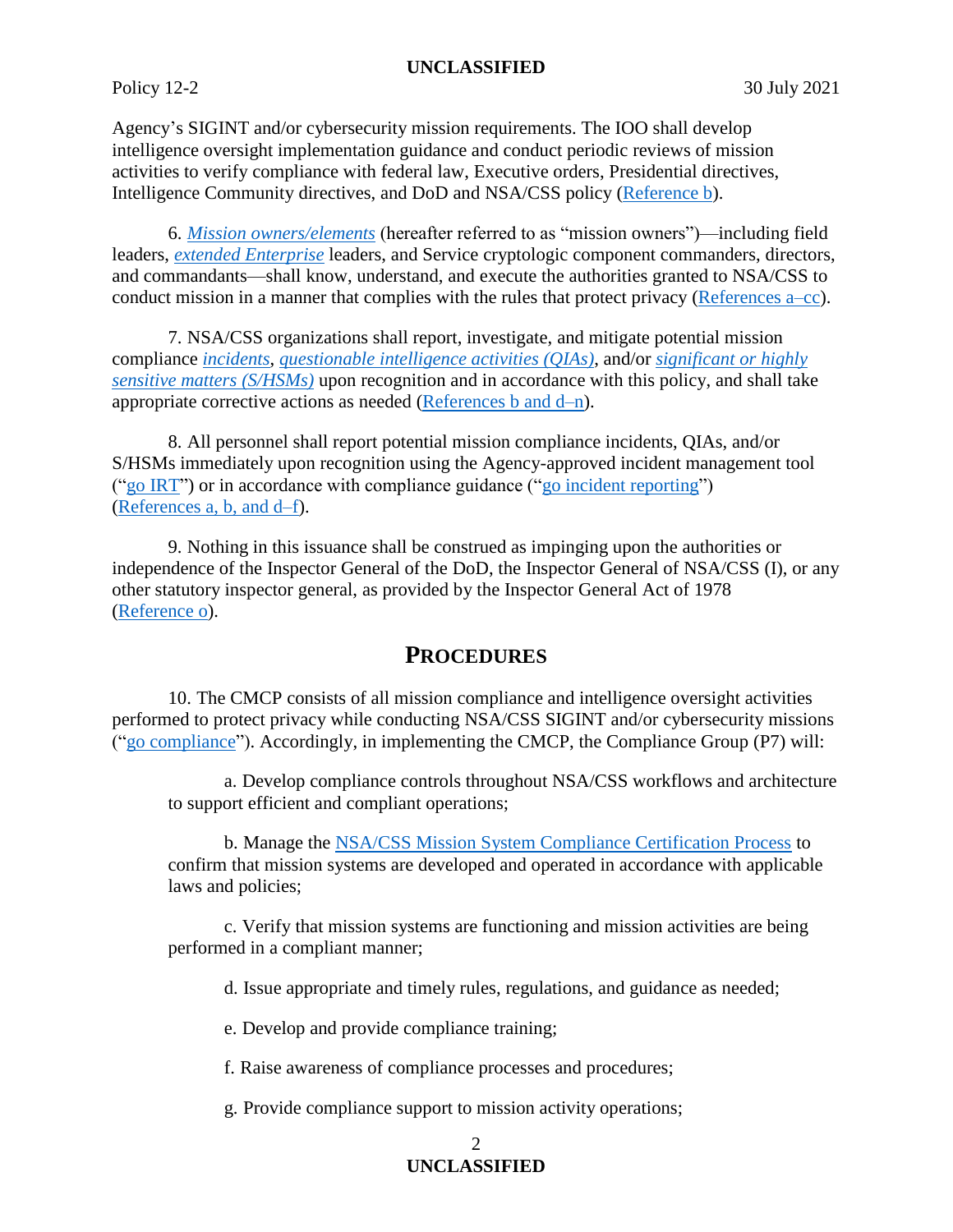h. Serve as the authoritative lead of the Analytics Vetting Group (AVG) (["go](https://urn.nsa.ic.gov/avg)  [AVG"](https://urn.nsa.ic.gov/avg)), which oversees the *[Analytic Management Process](#page-13-2)* (["go AVP"](https://urn.nsa.ic.gov/avp)) and controls the life cycle of mission *[analytics](#page-13-1)* to ensure equitable deployment and compliant control of affiliated systems [\(Reference p\)](#page-13-3);

i. Manage the transition and decommissioning of legacy mission systems to provide reasonable assurance of compliance with applicable laws and policies ();

j. Support ongoing research to improve the agility and efficiency of the CMCP;

k. Conduct compliance *[risk assessments](#page-15-5)* in accordance with NSA/CSS Policy 1- 71, "Enterprise Risk Management" [\(Reference q\)](#page-13-4) and the procedures provided by the Compliance Group (["go compliance"](https://urn.nsa.ic.gov/compliance)) in order to offer reasonable assurance that the CMCP is informed by identified risks within the mission activity process; and

l. Provide personnel with the Agency-approved incident management tool (["go](https://urn.nsa.ic.gov/IRT)  [IRT"](https://urn.nsa.ic.gov/IRT)) to report potential mission compliance incidents, QIAs, and/or S/HSMs immediately upon recognition (for additional information, "go incident reporting").

11. New and updated mission compliance and intelligence oversight guidance will be published on the Compliance Group (P7) web page (["go compliance"](https://urn.nsa.ic.gov/compliance)).

## **RESPONSIBILITIES**

#### **Director, NSA/Chief, CSS (DIRNSA/CHCSS)**

12. DIRNSA/CHCSS shall:

a. Appoint a Director of Compliance who shall be responsible for the CMCP for all mission activities under the authority of NSA/CSS (Reference r); and

b. Appoint an NSA/CSS IOO who is authorized to administer an intelligence oversight program tailored to NSA/CSS mission activities (i.e., the CMCP) and issue intelligence oversight compliance guidance in support of this program [\(Reference b\)](#page-12-2).

#### **NSA/CSS Intelligence Oversight Officer (IOO)**

13. The NSA/CSS IOO shall:

a. Assist DIRNSA/CHCSS in conducting intelligence oversight in accordance with DoDD 5148.13 [\(Reference b\)](#page-12-2);

b. Develop and implement authoritative intelligence oversight and mission compliance guidance for NSA/CSS mission activities and conduct periodic reviews of mission activities to provide reasonable assurance that these activities are conducted in a manner consistent with applicable laws, Executive orders, regulations, directives, policies, and formal agreements [\(References a–f, h–k, n,](#page-12-0) and r);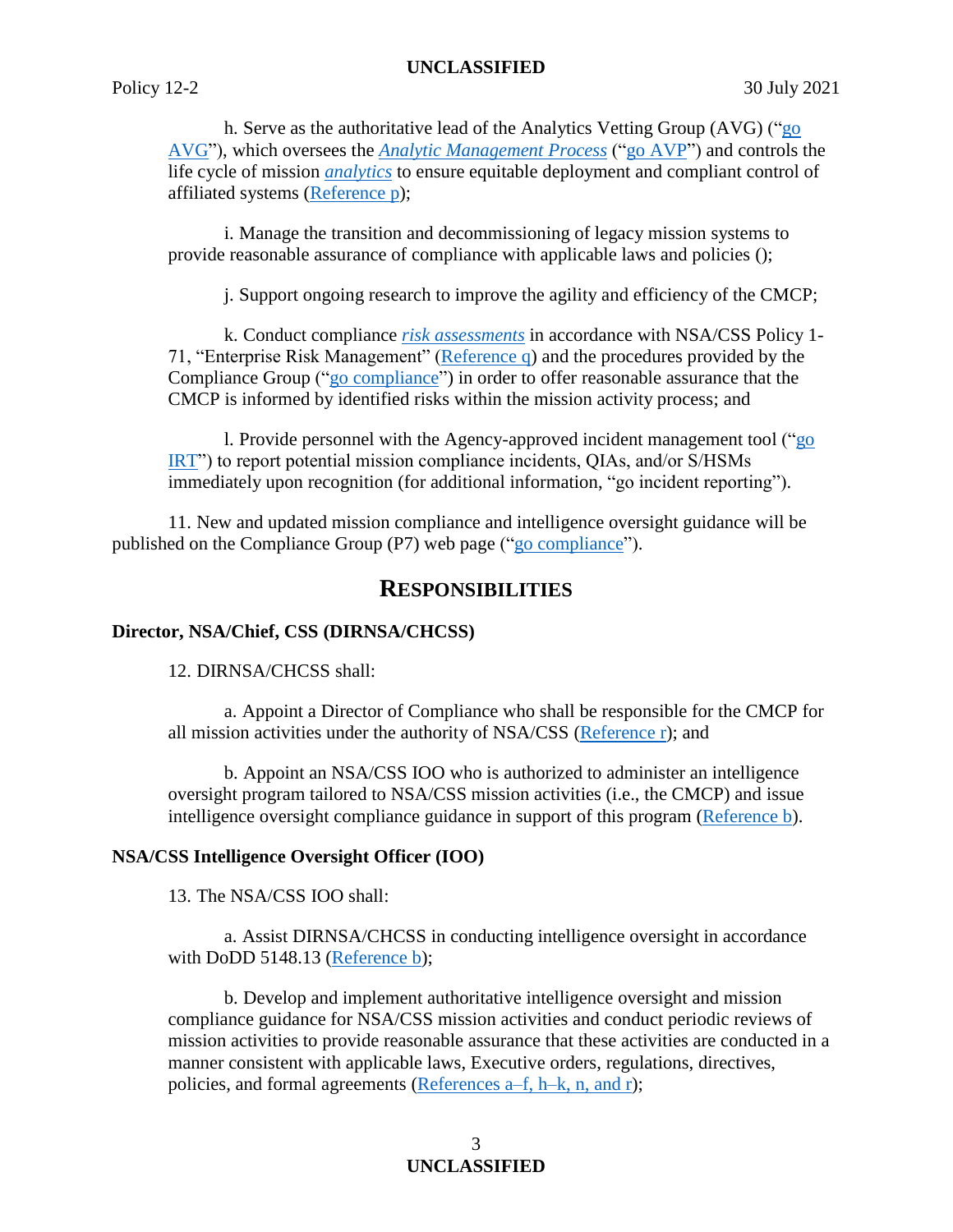c. Establish a process for reporting potential mission compliance incidents, QIAs, or S/HSMs, which will include engaging with the Office of Civil Liberties, Privacy, and Transparency (CLPT, D5) for the assessment of civil liberty issues and, in partnership with the Office of General Counsel (OGC, D2), coordinating their reporting externally to the DoD Senior Intelligence Oversight Official (SIOO);

d. Administer an intelligence oversight training program that is tailored to NSA/CSS mission activity requirements and includes:

1) Identifying the authorities and restrictions governing applicable intelligence activities [\(References a–cc\)](#page-12-0);

2) Outlining the responsibilities of DoD personnel and DoD contractor personnel for reporting potential mission compliance incidents, QIAs, and S/HSMs [\(Reference b\)](#page-12-2); and

3) Providing initial and annual refresher intelligence oversight and intelligence-related activities training to mission personnel; and

e. Acquire access to all NSA/CSS mission activity, intelligence, and intelligencerelated activity as needed, in order to allow those protected by special-access programs, alternative compensatory control measures, and other security compartments to report on intelligence oversight and mission compliance [\(Reference b\)](#page-12-2).

### **Chief, Compliance Group (P7)**

14. The Chief, Compliance Group (P7) shall:

a. Serve as the Director of Compliance [\(Reference r\)](#page-12-3);

b. Serve as the NSA/CSS IOO [\(Reference b\)](#page-12-2);

c. Advise DIRNSA/CHCSS and NSA/CSS leaders on the compliant execution of NSA/CSS mission activities;

d. Develop and implement comprehensive mission compliance and intelligence oversight training in conjunction with OGC (D2), the National Cryptologic School (NCS, A2), and appropriate NSA/CSS stakeholders, as applicable [\(References a–f, j, k, r, and s\)](#page-12-0);

e. Establish, implement, and monitor the CMCP to assist NSA/CSS in effectively carrying out its responsibility to protect privacy during the conduct of NSA/CSS mission activities by:

1) Improving NSA/CSS's compliance posture through the development and implementation of intelligence oversight and mission compliance-related guidance (e.g., compliance directives), policies, training, customer engagements, communications, and events [\(References b and d\)](#page-12-2);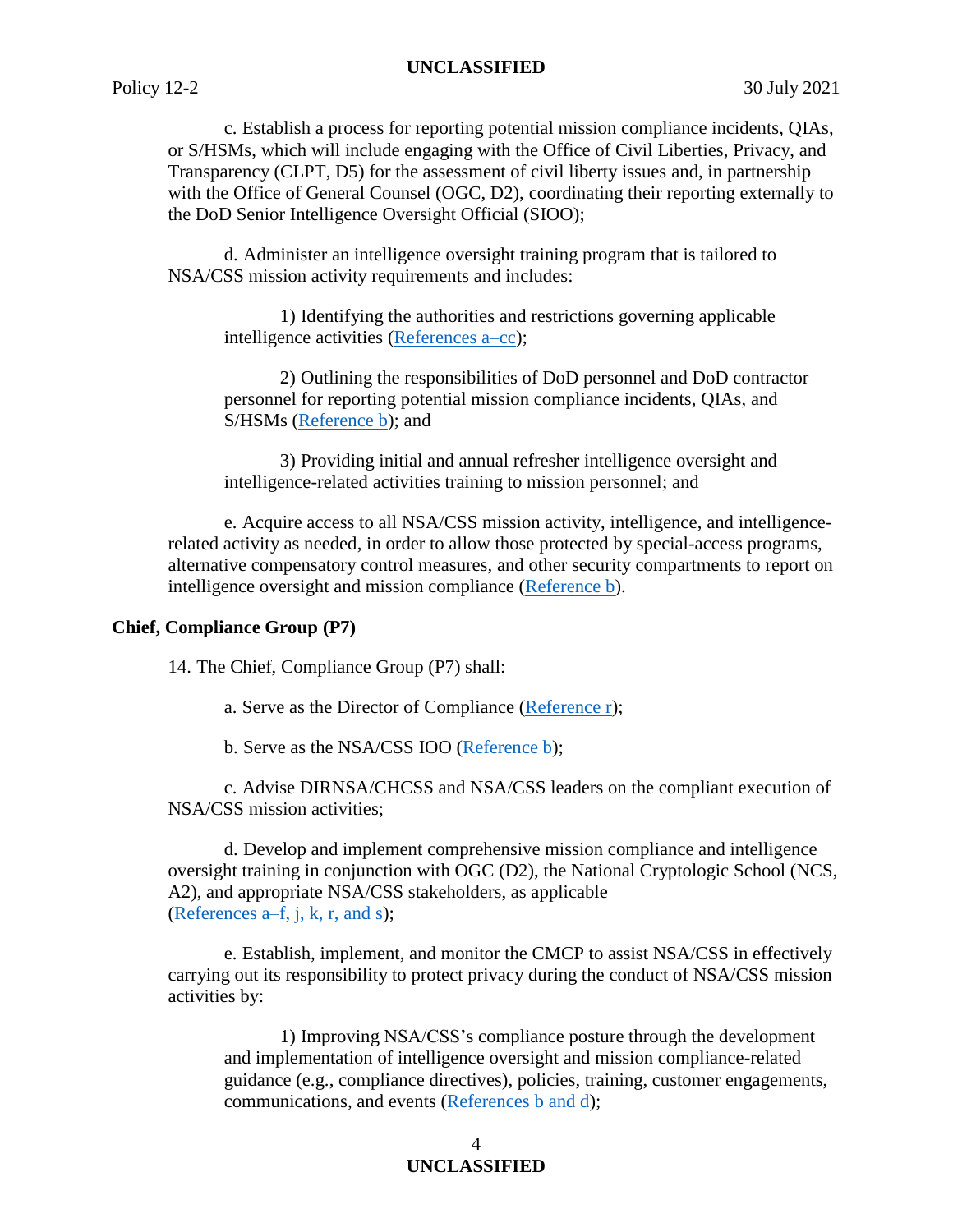2) Continually developing, implementing, and, when practicable, automating controls, processes, policies, and systems to advance NSA/CSS's compliance posture;

3) Delivering tailored intelligence oversight and mission compliance support as appropriate to NSA/CSS's mission owners and throughout the extended Enterprise by engaging *[compliance officers](#page-13-5)* and *[oversight officers](#page-15-6)*;

4) Assessing the effectiveness of the CMCP by monitoring and verifying [\(References](#page-12-4) d and r) that mission activities are conducted in compliance with applicable laws, Executive orders, policies, and regulations [\(References a–cc\)](#page-12-0);

5) Participating in mission compliance risk assessments, Enterprise risk assessments, and compliance reviews to identify and mitigate areas of potential mission non-compliance and to help guide mission activities;

6) Providing subject matter expertise and guidance as needed to parties developing and implementing compliance programs that will inform access to and usage and handling of NSA/CSS equities, particularly when such programs and/or equities address privacy protections, including—without limitation—the proper handling and protection of SIGINT, SIGINT-derived, and/or cybersecurity data used by partner elements (including academic and commercial entities, U.S. Government elements, and *[Second Party](#page-15-7)* and *[Third](#page-16-1) Party* partners);

7) Partnering with mission owners and other organizations to take appropriate corrective actions as needed to provide reasonable assurance of compliant conduct for NSA/CSS mission activities;

8) Issuing compliance directives that define and establish guidance for mission owners concerning oversight officer operational activities and responsibilities and that inform the compliance officer work role and responsibilities; and

9) Advocating, advising, and overseeing innovation, research, and experimentation that seek to close mission compliance capability gaps and advance NSA/CSS's compliance posture;

f. Partner with Capabilities (Y) to build compliance controls into mission systems, including, without limitation:

1) Developing and supporting capabilities used for SIGINT and/or cybersecurity mission activity purposes that help implement the requirements contained in [References a–cc,](#page-12-0) as applicable;

2) Coordinating with the NSA/CSS Chief Data Officer on the compliant management of NSA/CSS's mission data governance processes, including business rules and cryptologic data tagging, in order to enable the appropriate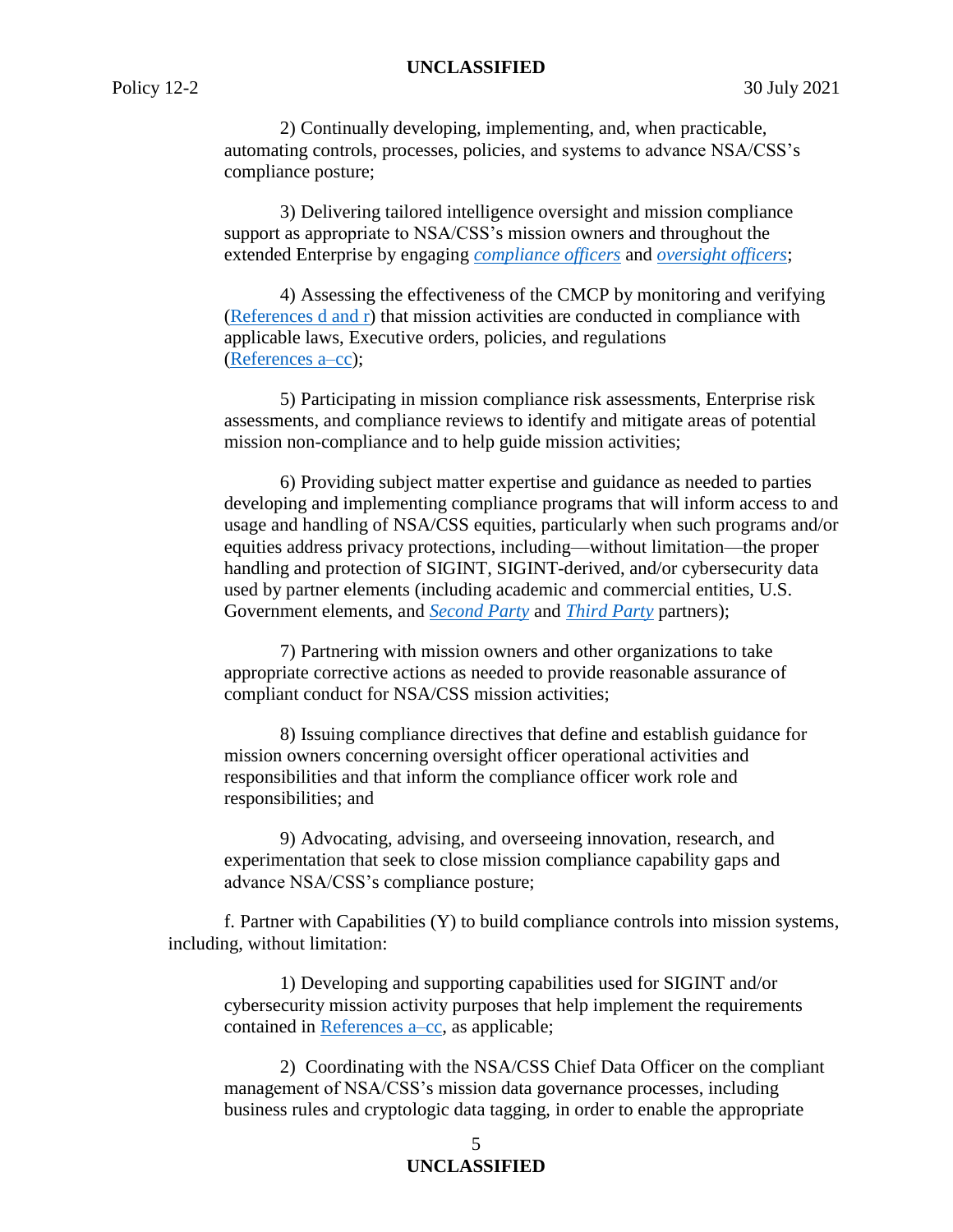execution of compliance functions and the implementation of critical compliance controls;

3) Monitoring, verifying, and assessing the technical compliance health of mission systems and analytics;

4) Establishing and prescribing [mission system certification requirements](https://d4.sp.web.nsa.ic.gov/Pages/Current_Mission_System_Compliance_Certification_Requirements_Package.aspx) and data management processes to support privacy and other legal obligations;

5) Coordinating and advocating for integration of consistent technical compliance capabilities across the NSA/CSS infrastructure [\(Reference p\)](#page-12-5) and the Intelligence Community Information Technology Enterprise architectures; and

6) Serving as the authoritative lead of the AVG per the AVG [Charter;](https://wiki.nsa.ic.gov/img_auth.php/c/c5/AVG_Charter_v2.0_FINAL_SIGNED_20180305_CAO_with_Signatures.pdf)

g. Manage the [NSA/CSS Mission System Compliance Certification Process](https://siteworks.web.nsa.ic.gov/compliance/certifications/) by reviewing and issuing compliance certification of NSA/CSS systems for legal and policy compliance concerning privacy protections;

h. Monitor and verify NSA/CSS mission compliance by:

1) Managing the reporting and tracking of potential non-compliant mission activities, QIAs, and/or S/HSMs to be reported in accordance with DoDD 5148.13 and facilitating non-compliant incident mitigation with appropriate organizations [\(Reference b\)](#page-12-2);

2) Partnering with mission owners to ensure that potential mission compliance incidents, QIAs, and S/HSMs are reported immediately upon recognition in the Agency-approved incident management tool (["go IRT"](https://urn.nsa.ic.gov/RT)), regardless of mission authority [\(Reference b\)](#page-12-2);

3) Partnering with OGC (D2) to review and substantiate QIAs and S/HSMs; and

4) Producing metrics and incident trends, conducting root cause analysis, and performing verification activities in order to provide reasonable assurance of compliance with the rules designed to protect privacy [\(References a–i and r–v\)](#page-12-0);

i. Engage with external and internal organizations regarding compliance by:

1) (U) Participating in and, as appropriate, leading NSA/CSS's engagement with external organizations that conduct oversight of NSA/CSS mission activities, in concert with OGC (D2), CLPT (D5), Legislative, State and Local Affairs (P3), Authorities Integration, and other NSA/CSS organizations, as appropriate [\(Reference h\)](#page-12-6);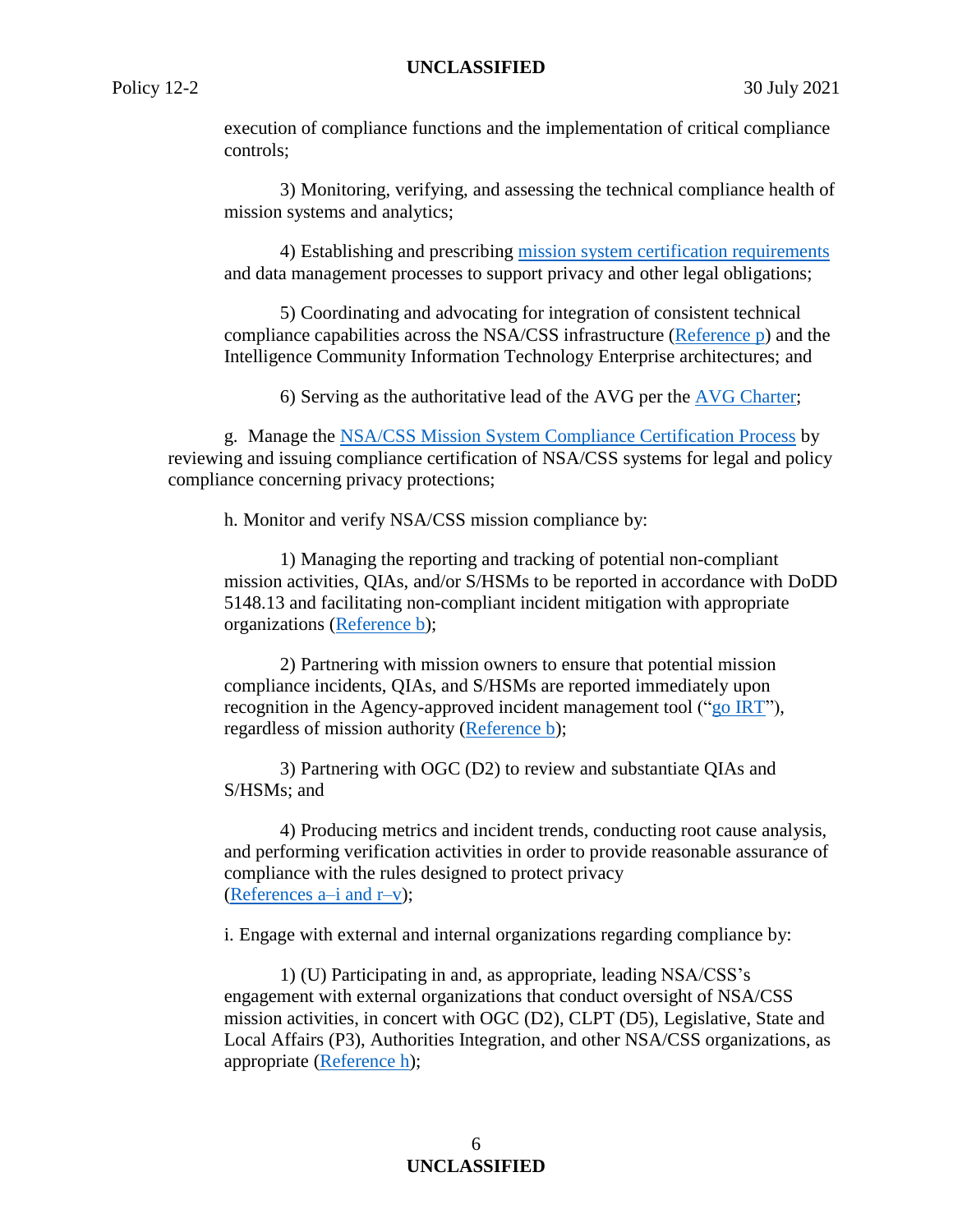2) Planning and leading routine interactions with external organizations, including periodic oversight reviews of NSA/CSS's operations under the Foreign Intelligence Surveillance Act with overseers from the Department of Justice [\(Reference h\)](#page-12-6);

3) Validating the effective incorporation of compliance controls and safeguards within written support agreements for customers and partners in order to provide reasonable assurance of compliant mission activities; and

4) Assisting with developing and implementing compliance programs for academic and commercial communities, U.S. Government elements, and partners when they are operating under the direction, authority, control, or delegated authority of DIRNSA/CHCSS;

j. Partner with mission owners when they engage with external overseers regarding compliance of mission-related activities;

k. Partner with mission owners to establish measures to protect privacy and limit access to and use of such information to those employees who have the appropriate security clearances, mission data accesses, appropriate training, and an approved, documented mission requirement through the Agency mission entitlement system [\(References l, m, r, w, and x\)](#page-12-3);

l. Respond to requests from the DoD Component legal counsel, the DoD General Counsel, the DoD SIOO, and any inspector general of competent jurisdiction in accordance with NSA/CSS policy; and

m. Partner with Capabilities (Y), mission owners, OGC (D2), and, as needed, CLPT (D5), to provide reasonable assurance of compliance with all laws and policies during the transition and decommissioning of NSA/CSS mission systems, enabling the orderly shutdown of legacy systems by:

1) Conducting careful analyses to minimize mission activity impact and provide reasonable assurance of compliance with all applicable laws, policies, directives, and procedures; and

2) Ensuring that all facets of compliant operations are considered for both the legacy system and the other products and services receiving the legacy functions.

## **Civil Liberties, Privacy, and Transparency Office (CLPT, D5)**

15. CLPT Office (D5) shall:

a. Review and assess QIAs and S/HSMs provided by the Compliance Group (P7) for issues related to privacy and civil liberties concerns;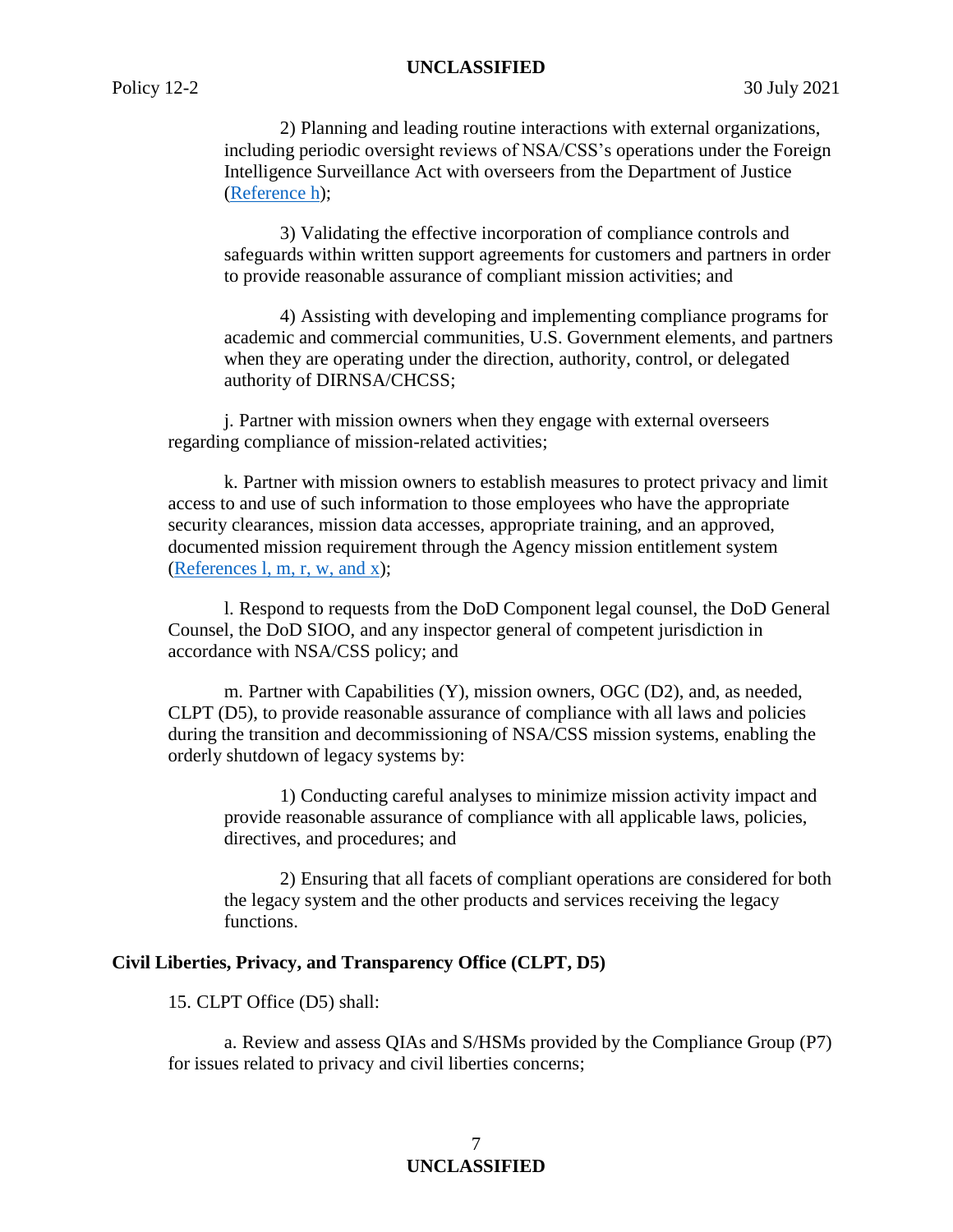b. Recommend internal controls or other safeguards for civil liberties and privacy as integral parts of the CMCP;

c. Partner with OGC (D2) and the Compliance Group to review QIAs and coordinate with the NSA/CSS IOO on its reports to the DoD SIOO [\(Reference b\)](#page-12-2) (reviews will consider civil liberties and privacy impact even if the mission activity was deemed to be compliant); and

d. As needed, partner with the Capabilities Directorate (Y), mission owners, OGC (D2), and the Compliance Group to transition operational mission functions to other products and services, enabling the orderly shutdown of legacy systems through careful analysis to minimize mission activity impact and provide reasonable assurance of compliance with all applicable laws, policies, directives, and procedures.

## **Capabilities Directorate (Y)**

16. The Capabilities Directorate (Y) shall:

a. Develop and support capabilities used across the NSA/CSS Enterprise and for external organizations for SIGINT and/or cybersecurity mission activities [\(References a–](#page-12-0) [cc,](#page-12-0) as applicable);

b. Partner with the Compliance Group (P7) and mission owners to build compliance controls into mission systems, including, without limitation:

1) Developing and supporting capabilities used for SIGINT and/or cybersecurity mission activity purposes that comply with the requirements contained in [References a–cc,](#page-12-0) as applicable;

2) Coordinating with the NSA/CSS Chief Data Officer on the compliant management of NSA/CSS's mission data governance processes, including business rules and cryptologic data tagging, in order to enable the appropriate execution of compliance functions and the implementation of critical compliance controls;

3) Monitoring, verifying, and assessing the technical compliance health of mission systems and analytics;

4) Assisting in the development of mission system compliance certification requirements and data management processes to support privacy and legal obligations; and

5) Coordinating and advocating for the integration of consistent technical compliance capabilities across the NSA/CSS infrastructure [\(Reference p\)](#page-12-5) and the Intelligence Community Information Technology Enterprise architectures;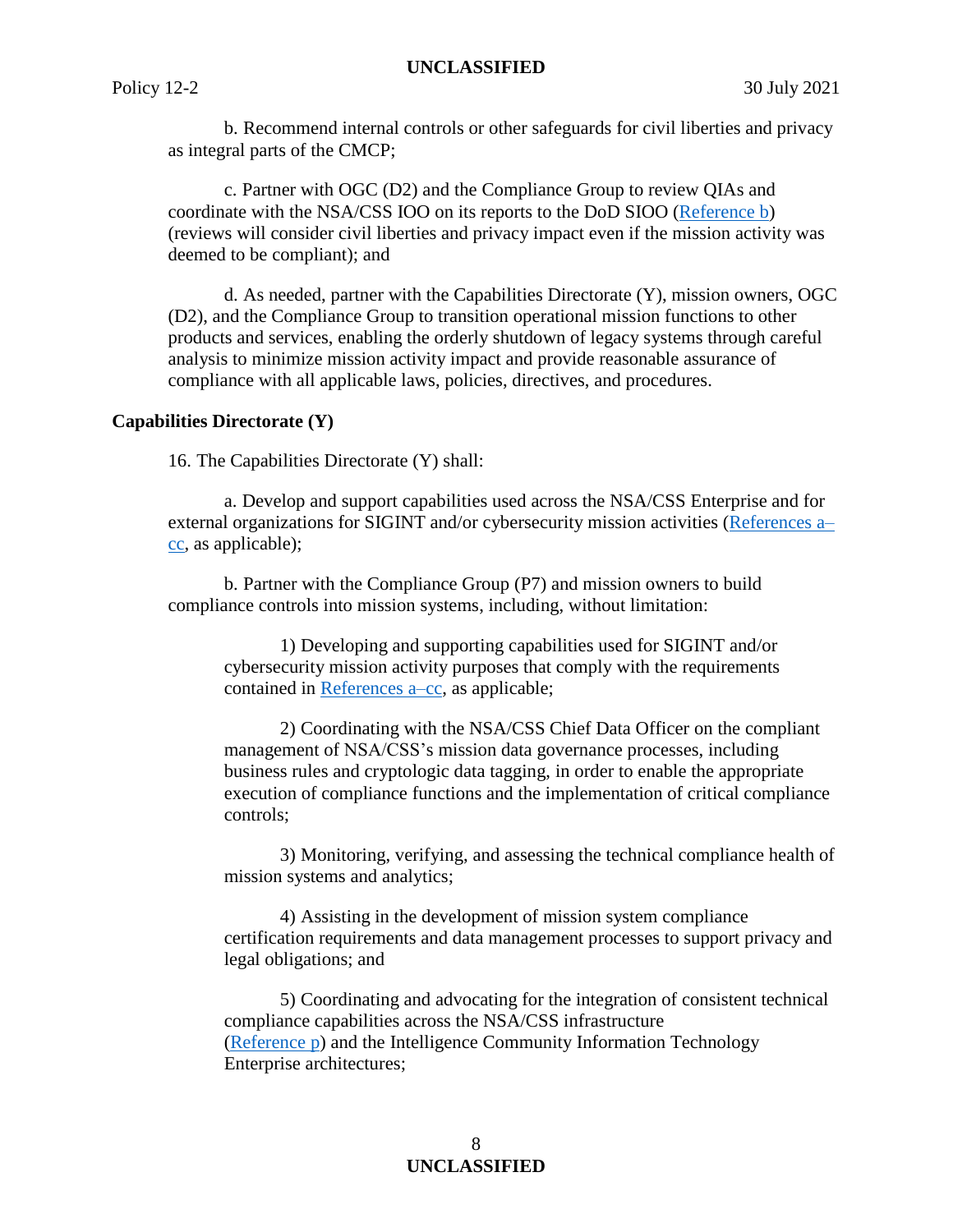c. Support the Compliance Group in monitoring, verifying, and assessing the technical compliance health of mission systems and analytics;

d. Require that mission systems satisfy the [mission system compliance](https://d4.sp.web.nsa.ic.gov/Pages/Current_Mission_System_Compliance_Certification_Requirements_Package.aspx)  [certification requirements](https://d4.sp.web.nsa.ic.gov/Pages/Current_Mission_System_Compliance_Certification_Requirements_Package.aspx) and undergo the System Certification Process;

e. Coordinate and advocate for the integration of consistent technical compliance capabilities across the NSA/CSS infrastructure and the Intelligence Community Information Technology Enterprise architectures;

f. Participate in the AVG;

g. Support the Compliance Group with conducting technical reviews of mission systems and analytics to help ensure the effective incorporation and functioning of compliance requirements, safeguards, and standards, in order to provide reasonable assurance that they are compliant with legal and policy obligations; and

h. Partner with mission owners, OGC (D2), the Compliance Group (P7), and, as needed, CLPT (D5), to transition operational mission functions to other products and services, enabling the orderly shutdown of legacy systems through careful analysis to minimize mission activity impact and provide reasonable assurance of compliance with all applicable laws, policies, directives, and procedures.

## **Office of the General Counsel (OGC, D2)**

17. OGC (D2) shall:

a. Provide legal advice on matters relating to mission activities to guide NSA/CSS in conducting them in compliance with the rules designed to protect privacy;

b. Act as lead interlocutor for and coordinator of all non-routine NSA/CSS compliance-related engagements with the Department of Justice, the Foreign Intelligence Surveillance Court, and other key external legal stakeholders, as warranted;

c. Partner with the Compliance Group (P7) to review and substantiate potential mission compliance incidents, QIAs, and S/HSMs, and coordinate with the NSA/CSS IOO to report notices of S/HSMs to the DoD SIOO [\(Reference b\)](#page-12-2);

d. Partner with the Compliance Group (P7), NCS (A2), and the appropriate NSA/CSS stakeholders to develop and update mission compliance and intelligence oversight training; and

e. Partner with Capabilities (Y), mission owners, the Compliance Group (P7), and, as needed, CLPT (D5), during the transition and decommissioning of NSA/CSS legacy mission systems, enabling the orderly shutdown of legacy systems through careful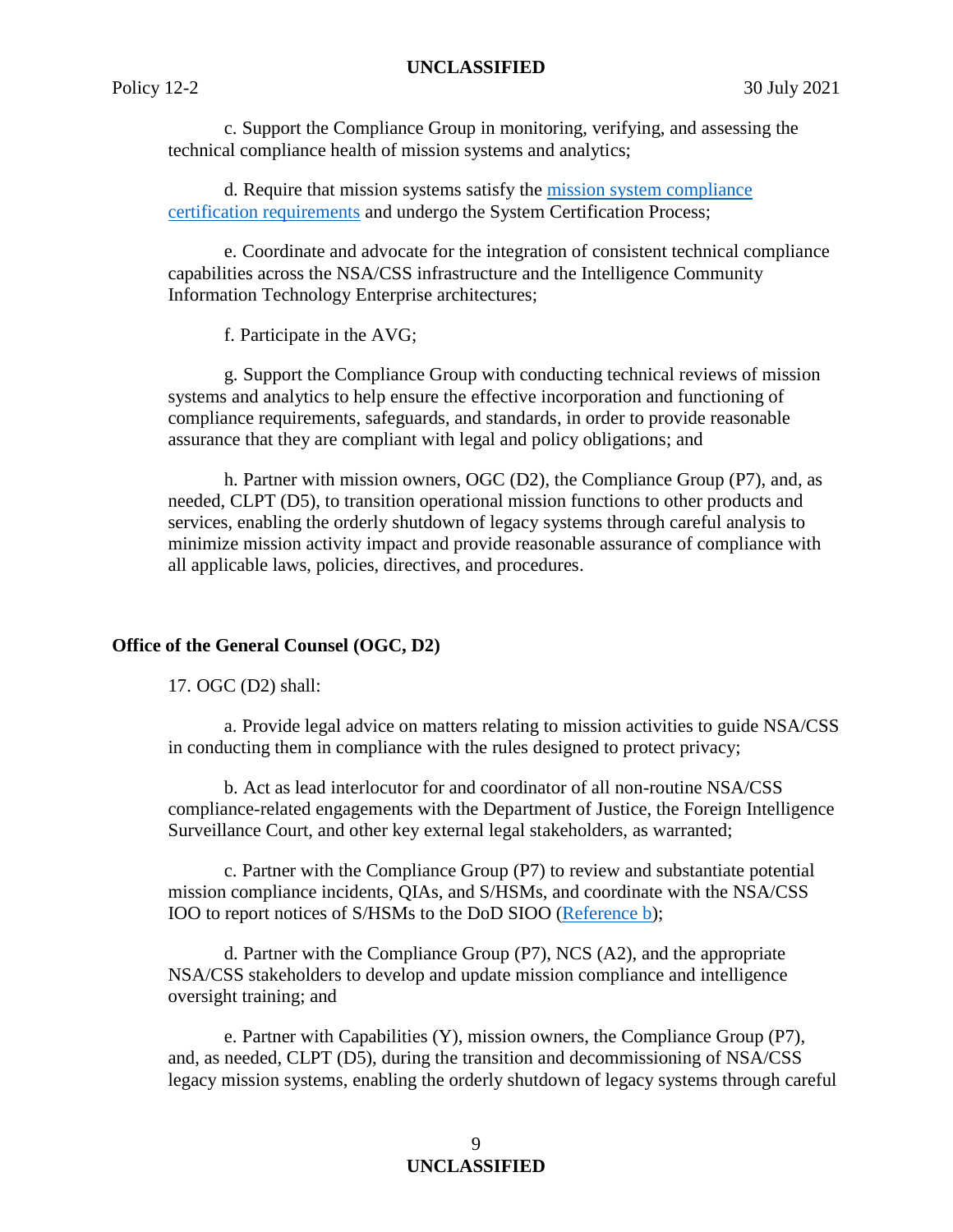analysis to minimize mission activity impact and provide reasonable assurance of compliance with all applicable laws, policies, directives, and procedures.

### **National Cryptologic School (NCS, A2)**

18. The NCS (A2) shall coordinate with the Compliance Group (P7), OGC (D2), and the appropriate NSA/CSS stakeholders to implement and update comprehensive mission compliance and intelligence oversight training [\(References a–f, r,](#page-12-0) and t).

#### **Mission Owners**

19. Mission owners shall:

a. Recognize, understand, and execute in a compliant manner the authorities granted to NSA/CSS for their cryptologic mission [\(Reference t\)](#page-12-7);

b. Manage, monitor, and perform SIGINT and/or cybersecurity mission activities in a manner consistent with the provisions of law and policy that are designed to protect privacy [\(References a–cc\)](#page-12-0);

c. Direct their organizational mission personnel to complete initial and refresher compliance training in a manner that is consistent with NSA/CSS requirements to ensure that mission personnel are fully informed of their responsibility to perform mission activities in a compliant manner;

d. Partner with the Compliance Group (P7) to fully integrate the NSA/CSS CMCP into their organizations' mission and maintain effective compliance programs and procedures in their organizations [\(References a, b, d–f, r,](#page-12-0) and y);

e. Coordinate with Capabilities (Y) and the Compliance Group (P7) to incorporate compliance controls in the development and support of capabilities used across the NSA/CSS Enterprise and for external organizations for SIGINT and/or cybersecurity mission activity [\(References a–cc,](#page-12-0) as applicable);

f. Evaluate mission activities for adherence to applicable laws, directives, and agreements, and collaborate with the Compliance Group and other NSA/CSS organizations to take appropriate corrective actions as needed to ensure compliant conduct of mission (References  $a-i$  and  $r-v$ );

g. Partner with the Compliance Group representatives to ensure that potential mission compliance incidents, QIAs, and/or S/HSMs are reported immediately upon recognition in the Agency-approved incident management tool ("go  $\overline{RT}$ ") in accordance with compliance guidelines, regardless of mission authority [\(Reference b\)](#page-12-2);

h. Partner with the Compliance Group when engaging with external overseers regarding compliance mission-related activities;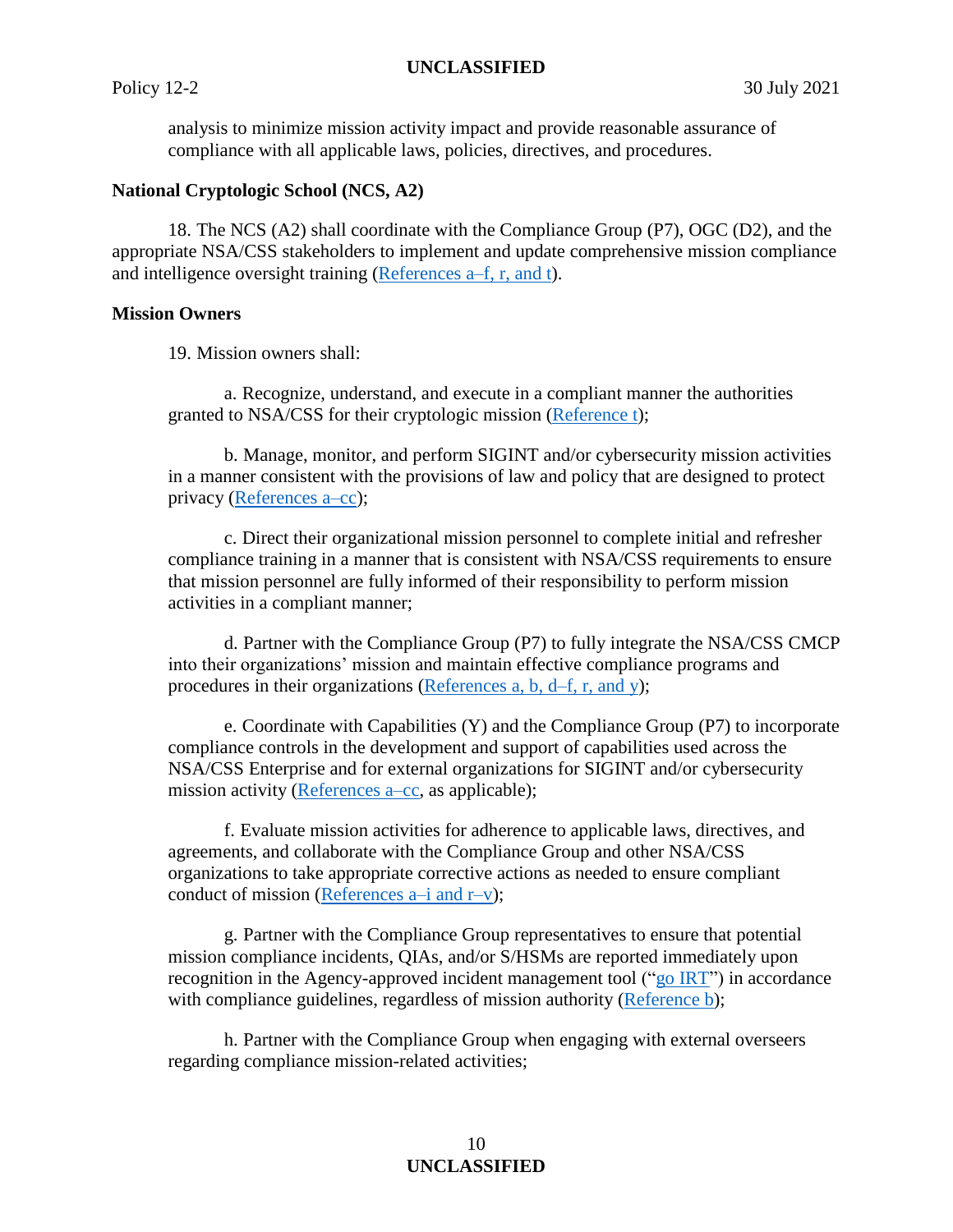i. Partner with the Compliance Group to establish measures to protect privacy and limit access to use of information to those employees who have the appropriate security clearances, mission data accesses, appropriate training, and an approved, documented mission requirement through the Agency mission entitlement system [\(References e, f, l,](#page-12-3)  m, w, and  $x$ );

j. Coordinate the documentation of all locations where authorized mission activities are being conducted in accordance with NSA/CSS's SIGINT Authorities Matrix and subsequent cybersecurity guidance;

k. Coordinate for approval and documentation, via NSA/CSS's Corporate Action Tracking System, all locations throughout the extended Enterprise where authorized mission activities are conducted—including delegated missions and missions worked at approved, alternate locations (e.g., hoteling and flexiplace)—and, upon approval, ensure that authorizations are uploaded within the Agency-approved mission entitlement system [\(Reference j\)](#page-12-8);

l. Promote compliance with data management and storage requirements and take steps to ensure that any data copied or moved from any corporate data repository is handled in a manner consistent with all relevant authoritative practices and standards;

m. Assign at least two properly trained oversight officers per mission location within each *[Mission Correlation Table](#page-14-5)* under the mission owner's purview (mission owners may delegate the authority to assign oversight officers and may request waivers related to the oversight officer requirement to the Chief, Compliance Group via the corporate SPF (Staff Processing Form) process);

n. Manage and monitor mission activities in accordance with applicable security and compliance requirements and provide appropriate resources, including post-query review (auditing) and tasking adjudication, which includes recognizing, understanding, and executing the authorities granted to NSA/CSS for their cryptologic mission; and

o. Partner with OGC (D2), the Compliance Group (P7), Capabilities (Y), and, as needed, CLPT (D5), during the transition and decommissioning of NSA/CSS legacy mission systems, enabling the orderly shutdown of legacy systems through careful analysis to minimize mission activity impact and provide reasonable assurance of compliance with all applicable laws, policies, directives, and procedures.

### **Compliance Officers**

20. Compliance officers shall provide reasonable assurance of compliance with the requirements contained in [References a–cc,](#page-12-0) as appropriate, by:

a. Following procedures and guidance issued by the Compliance Group (P7) in support of the strategic development, implementation, and monitoring of the NSA/CSS CMCP;

b. Participating in compliance risk assessments;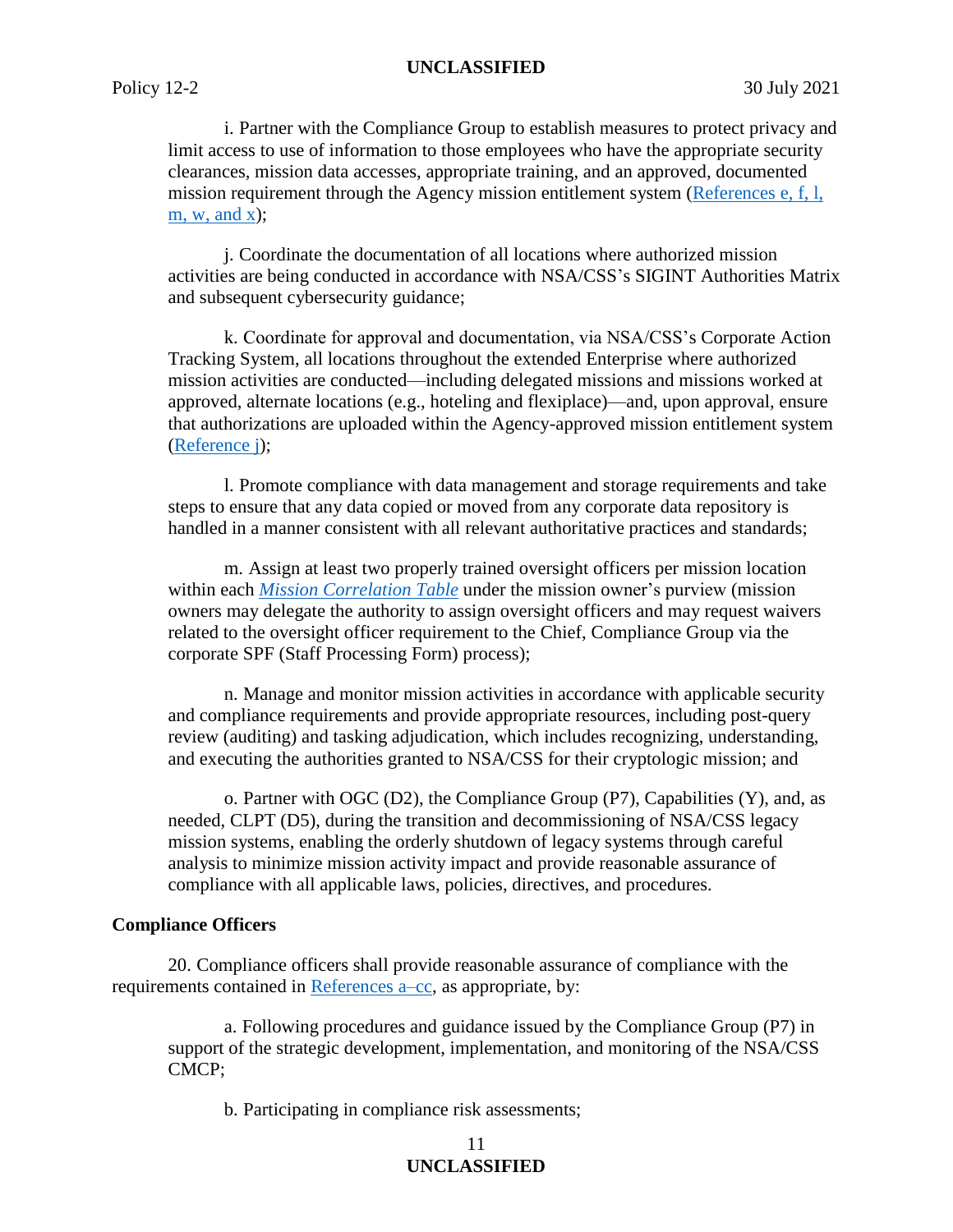c. Developing compliance controls, requirements, standards, and procedures;

d. Supporting the development and promoting awareness of mission compliance and intelligence oversight training; and

e. Supporting the development of and promoting awareness of verification activities.

### **Oversight Officers**

21. Oversight officers shall:

a. Understand and implement the authorities, mission activities, and relevant policies associated with the specific mission areas they support [\(Reference u\)](#page-12-7);

b. Implement, manage, and provide daily compliance and intelligence oversight guidance to colleagues conducting mission activities; and

c. Follow procedures and guidance issued by the Compliance Group (P7) in support of the NSA/CSS CMCP.

## **All Personnel Who Conduct or Are Involved in NSA/CSS Mission Activities**

22. All personnel who conduct or are involved in NSA/CSS mission activities shall:

a. Know, understand, and execute the authorities granted to NSA/CSS for mission purposes in compliance with the rules designed to protect privacy;

b. Exercise *[due diligence](#page-14-6)* in conducting activities in compliance with rules designed to protect privacy and take measures to reduce the risk of non-compliant activity (References  $d-g$ , k–n, r, s, and u);

c. Complete all required compliance training and ensure that all required documentation (e.g., precondition agreements for memorandums of understanding/ memorandums of agreement) is approved before data access is granted [\(References b–g, k–n, r, s, u, and w\)](#page-12-2);

d. Report any potential mission compliance incidents, QIAs, and/or S/HSMs immediately upon recognition to management, an oversight officer, and the Compliance Group (P7) using the Agency-approved incident management tool (["go IRT"](https://urn.nsa.ic.gov/IRT)) [\(Reference b\)](#page-12-2); and

e. Adhere to the statutory and policy rules for compliance with all data sets while working under DIRNSA/CHCSS's authority and ensure that any data emailed, copied, or moved from the corporate data repositories is handled in accordance with the statutory and policy rules associated with the data (e.g., retention rules, purge obligations, dissemination methodology).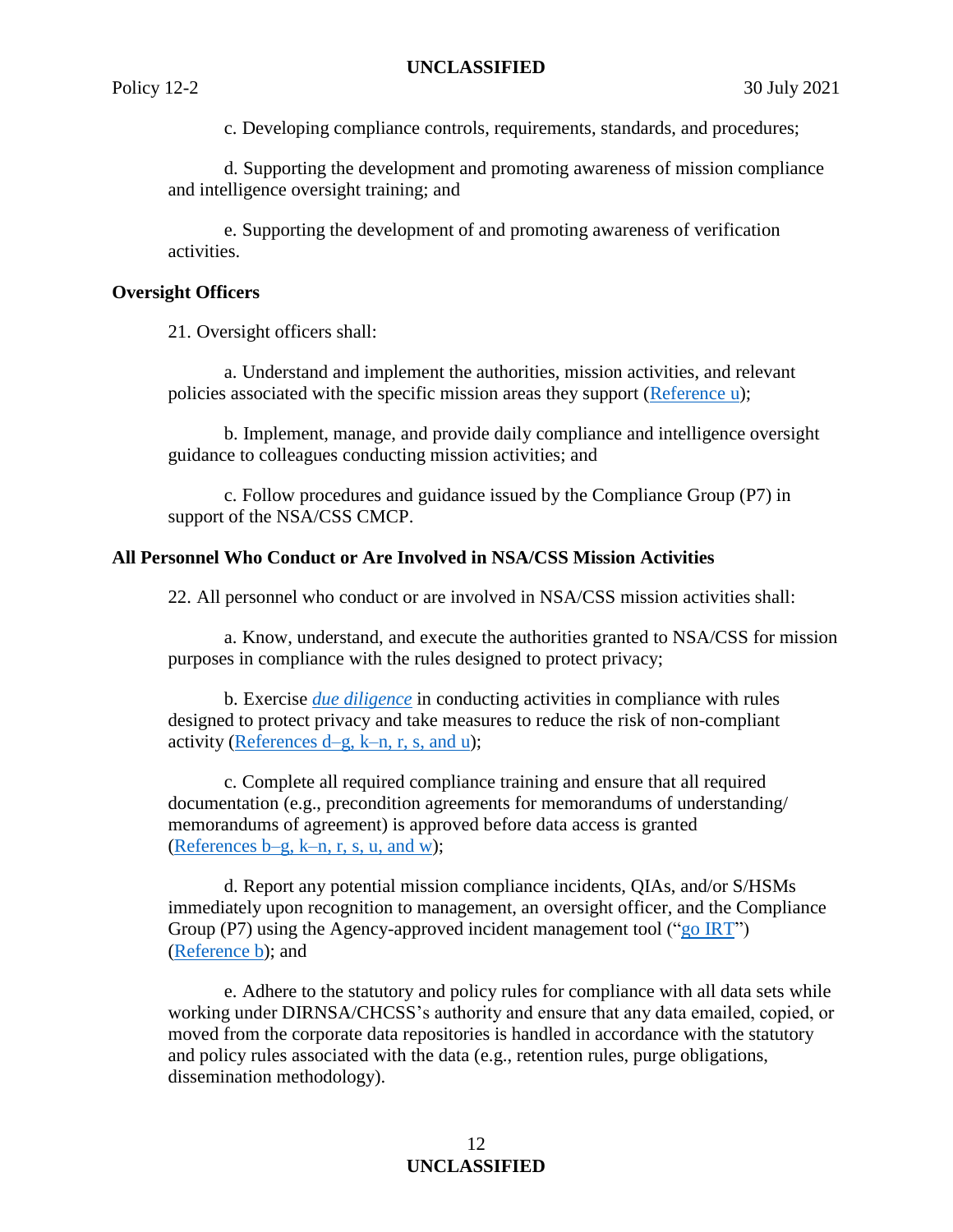## **REFERENCES**

<span id="page-12-0"></span>a. [National Security Act of 1959,](https://siteworks.web.nsa.ic.gov/p12/files/pdf/NSA_Act_of_1959.pdf) as amended through P.L. 113–126, enacted 7 July 2014

<span id="page-12-2"></span>b. [DoDD 5148.13,](https://policy.sp.web.nsa.ic.gov/PolicyDepot/DoDD%205148.13%2020170426.pdf#search=5148%2E13) "Intelligence Oversight," dated 26 April 2017

<span id="page-12-1"></span>c. [NSA/CSS Policy 1-34,](https://urn.nsa.ic.gov/policy1-34) "Implementation of the Privacy Act of 1974," dated 30 October 2020

<span id="page-12-4"></span>d. [Executive Order 12333,](https://policy.sp.web.nsa.ic.gov/PolicyDepot/EO%2012333%2020080730.pdf) "United States Intelligence Activities," dated 4 December 1981 (as amended by Executive Orders 13284 (2003), 13355 (2004), and 13470 (2008)

<span id="page-12-3"></span>e. [DoD Manual 5240.01,](https://policy.sp.web.nsa.ic.gov/PolicyDepot/DoDM%205240.01%2020160808.pdf) "Procedures Governing the Conduct of DoD Intelligence Activities," dated 8 August 2016

f. [DoD Manual S-5240.01-A,](https://policy.sp.web.nsa.ic.gov/PolicyDepot/DoDM%20S-5240.01-A%2020210107.pdf) "Signals Intelligence," dated 7 January 2021

<span id="page-12-7"></span>g. [NSA/CSS Policy 1-23,](https://urn.nsa.ic.gov/policy1-23) "Procedures Governing NSA/CSS Activities That Affect U.S. Persons," dated 27 August 2020

<span id="page-12-6"></span>h. [United States Signals Intelligence Directive \(USSID\)](https://siteworks.web.nsa.ic.gov/p12/files/p12s/USSID19.pdf) 19, "NSA/CSS Signals Intelligence Directorate—Oversight and Compliance Policy," revised 29 January 2014

<span id="page-12-9"></span>i. [Foreign Intelligence Surveillance Act \(FISA\),](https://policy.sp.web.nsa.ic.gov/PolicyDepot/PL%20110-261%2020080710.pdf) as amended, 10 July 2008

<span id="page-12-8"></span>j. [USSID SP0018,](https://siteworks.web.nsa.ic.gov/p12/files/p12s/USSID18.pdf) "Legal Compliance and U.S. Persons Minimization Procedures," dated 25 January 2011

k. [USSID SP0018,](https://siteworks.web.nsa.ic.gov/p12/files/p12s/USSID18_Annex.pdf) "Supplemental Procedures for the Collection, Processing, Retention and Dissemination of Signals Intelligence Information and Data Containing Personal Information of Non-United States Persons," dated 12 January 2015

l. [Signals Intelligence Directive 421,](https://policy.sp.web.nsa.ic.gov/PolicyDepot/SMD%20421%2020150609.pdf) "United States SIGINT System Database Access," revised 9 June 2015

m. [USSID CR1610,](https://siteworks.web.nsa.ic.gov/p12/files/p12s/USSID6.pdf) "SIGINT Production and Raw SIGINT Access," revised 9 March 2016

n. [National Security Directive 42,](https://policy.sp.web.nsa.ic.gov/PolicyDepot/NSD%2042%2019900705.pdf) "National Policy for the Security of National Security Telecommunications and Information Systems," dated 5 July 1990

o. Inspector General Act of 1978, Public Law 95-452, §1, 12 October 1978

<span id="page-12-5"></span>p. [NSA/CSS Technology Directorate Management Directive 004,](https://policy.sp.web.nsa.ic.gov/PolicyDepot/TD%20MD%20004%2020160805.pdf) "Technology Directorate Compliance," dated 5 August 2016

q. [NSA/CSS Policy 1-71,](https://urn.nsa.ic.gov/policy1-71) "Enterprise Risk Management," dated 27 August 2020

r. [2010 Intelligence Authorization Act \(Public Law 111-259\),](https://policy.sp.web.nsa.ic.gov/PolicyDepot/PL%20111-259%2020101007.pdf) dated 10 October 2010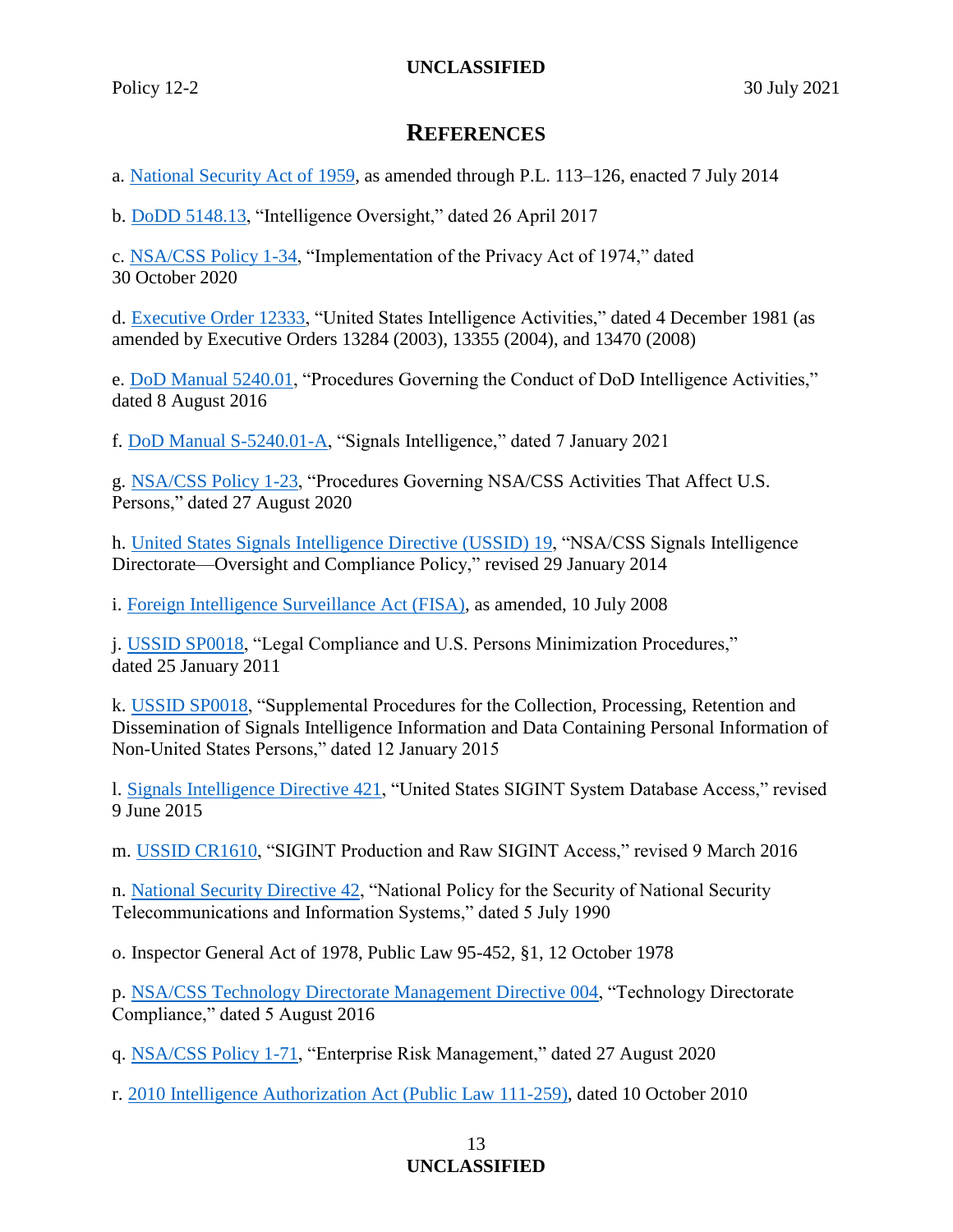s. [DoD Regulation 5240.1-R, Change 2,](https://policy.sp.web.nsa.ic.gov/PolicyDepot/DoD%205240.1-R%2020170426.pdf#search=5240%2E1%2Dr) "Procedures Governing the Activities of DoD Intelligence Components That Affect United States Persons," dated 26 April 2017

t. [NSA/CSS Policy 1-3,](https://urn.nsa.ic.gov/policy1-3) "NSA/CSS Governance," dated 2 March 2020

u. [NSA/CSS Policy 11-10,](https://urn.nsa.ic.gov/policy11-10) "Dual Authorities Operations," dated 14 August 2020

v. [National Telecommunications and Information Systems Security Directive 600,](https://policy.sp.web.nsa.ic.gov/PolicyDepot/NSTISSD%20600%2019900410.pdf) "Communications Security (COMSEC) Monitoring," dated 10 April 1990

w. [NSA/CSS Policy Instruction 2-0002,](https://urn.nsa.ic.gov/pi2-0002) dated 18 June 2020

<span id="page-13-3"></span>x. [Presidential Policy Directive-28,](https://policy.sp.web.nsa.ic.gov/PolicyDepot/PPD%2028%2020140117.pdf) "Signals Intelligence Activities," dated 17 January 2014

<span id="page-13-4"></span>y. [NSA/CSS Policy 11-5,](https://urn.nsa.ic.gov/policy11-5) "Forensics," dated 20 December 2019

z. [NSA/CSS Policy 7-3,](https://urn.nsa.ic.gov/policy7-3) "Managers' Internal Control Program," dated 13 September 2019

aa. [NSCID 6,](https://policy.sp.web.nsa.ic.gov/PolicyDepot/NSCID%206%2019720217.pdf) "Signals Intelligence," dated 17 February 1972

bb. [NSA/CSS Policy 11-1,](https://urn.nsa.ic.gov/policy11-1) "Information Sharing," dated 30 October 2020

cc. [NSA/CSS Policy 11-12,](https://urn.nsa.ic.gov/policy11-12) "NSA/CSS Support to the Defense Industrial Base Cybersecurity Program," dated 13 October 2020

# **(U) GLOSSARY**

<span id="page-13-2"></span>**Analytic Management Process**—The Analytic Management Process is NSA/CSS's authoritative process to manage the mission prioritization of analytics and provide a framework for their equitable deployment and control in meeting compliance, policy, and regulatory requirements.

<span id="page-13-1"></span>**analytics**—"Analytics" refers to an automated process used to manipulate, combine, organize, measure, enrich, correlate, or learn from data. Analytics range from customized solutions supporting niche requirements to corporate solutions supporting varied missions and organizations at scale and may exist for a limited duration (hours/days/weeks) or be sustained for years as appropriate to mission needs.

**compliance**—verifiable conformance with a set of clearly defined rules/standards; in NSA/CSS mission, refers to compliance with the rules designed to protect privacy and civil liberties

<span id="page-13-5"></span>**compliance officers**—employees authorized by the NSA/CSS Compliance Group (P7) to assist oversight officers and personnel with conducting mission activities in compliance with the requirements in NSA/CSS Policy 12-2.

<span id="page-13-0"></span>**Comprehensive Mission Compliance Program (CMCP)**—The CMCP is a broad collection of activities and initiatives that direct the people, processes, systems, and resources needed to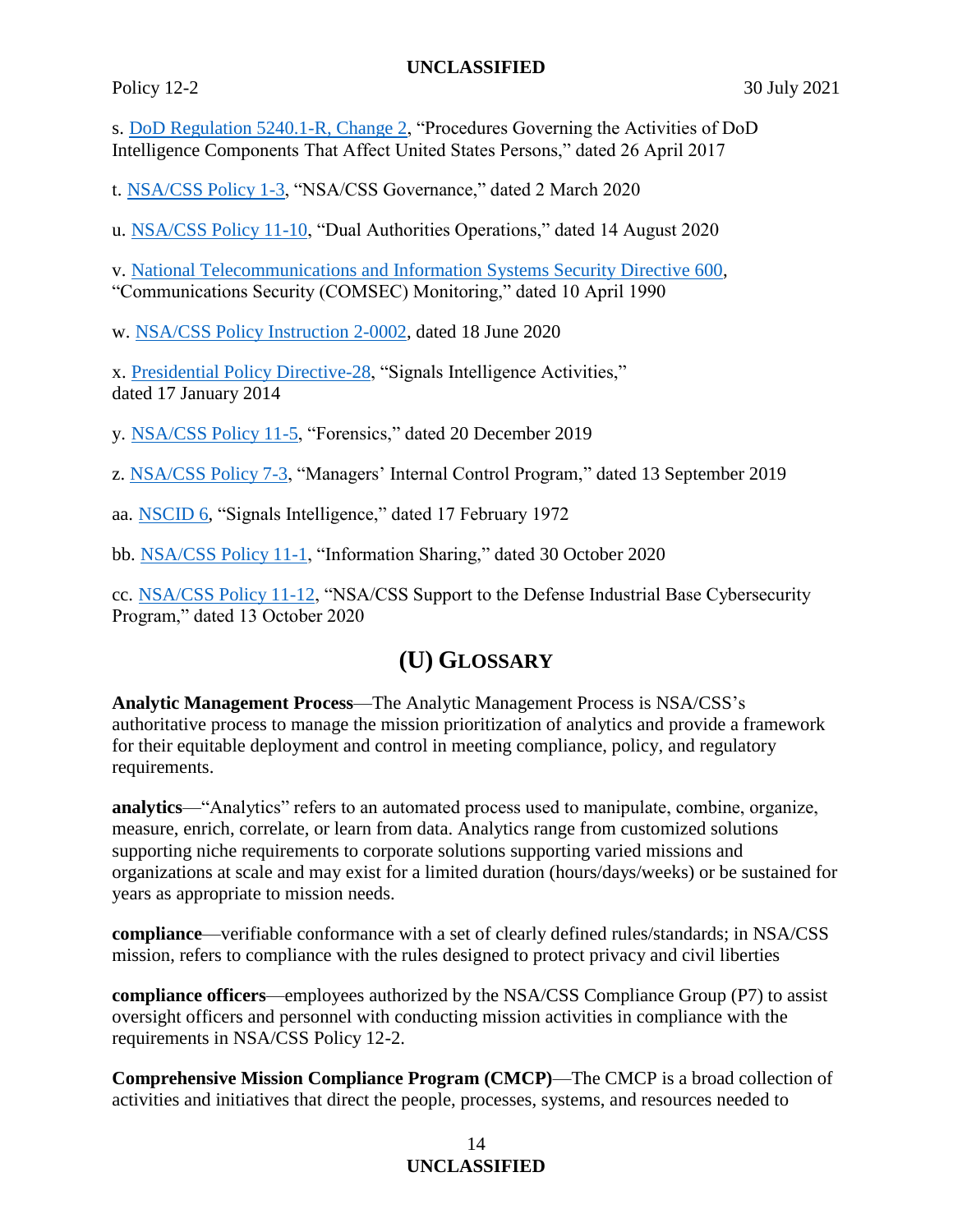achieve reasonable assurance that signals intelligence and/or cybersecurity missions are verifiably conducted in accordance with the laws and policies that afford privacy protection. The CMCP addresses the integration of compliance strategies and activities across NSA/CSS mission, technology, and policy organizations; a training and education program for compliance; and the maintenance of and reporting on the status of mission compliance at NSA/CSS, including performing trend analysis and providing well-reasoned corrective measures. (Source: [NSA/CSS Policy Glossary\)](https://siteworks.web.nsa.ic.gov/p12/all/#ComprehensiveMissionComplianceProgram)

<span id="page-14-1"></span>**cybersecurity**—prevention of damage to, protection of, and restoration of computers, electronic communications systems, electronic communications services, wire communication, and electronic communication, including information contained therein, to ensure their availability, integrity, authentication, confidentiality, and nonrepudiation (Source: [NSA/CSS Policy](https://siteworks.web.nsa.ic.gov/p12/all/#Cybersecurity6-3)  [Glossary\)](https://siteworks.web.nsa.ic.gov/p12/all/#Cybersecurity6-3)

<span id="page-14-6"></span>**due diligence**—exercise of reasonable care in ensuring that compliance measures have been implemented to protect privacy during all phases of mission activities

<span id="page-14-4"></span>**extended Enterprise**—NSA/CSS personnel, systems, and facilities at locations other than NSA/Washington (Source: [NSA/CSS Policy Glossary\)](https://siteworks.web.nsa.ic.gov/p12/e/#ExtendedEnterprise-1-68)

<span id="page-14-5"></span>**incident**—any NSA/CSS mission or mission-related activity that may deviate from laws, Executive orders, and policies governing signals intelligence and/or cybersecurity mission activities and that must be reported immediately upon recognition using the Agency-approved incident management tool (["go IRT"](https://urn.nsa.ic.gov/irt))

**Mission Correlation Table (MCT)**—MCTs consist of the key information used by the Enterprise mission entitlement database to tie personnel to the entitlements needed for mission activity.. [\(Reference](#page-12-9) o)

<span id="page-14-3"></span>**mission owners/elements**—Enterprise leaders, field leaders, extended Enterprise leaders, Service cryptologic component commanders, directors/commandants, and others who exercise Director, NSA/Chief, CSS–derived authority to enable, direct, manage, and/or conduct cryptologic activities and operations (signals intelligence and/or cybersecurity) in any NSA/CSS directorate

<span id="page-14-2"></span>**NSA/CSS Intelligence Oversight Officer (IOO)**—The NSA/CSS IOO is a Director, NSA/Chief, CSS appointee authorized to develop and administer a tailored intelligence oversight and mission compliance program for NSA/CSS and to issue related intelligence oversight and mission compliance guidance and training in accordance with Department of Defense Directive 5148.13, "Intelligence Oversight" [\(Reference b\)](#page-12-2). The position of NSA/CSS IOO differs from that of the mission oversight officer.

<span id="page-14-0"></span>**NSA/CSS mission and mission-related activities**—activities conducted under the authority, direction, or control of the Director, NSA/Chief, CSS, including signals intelligence and/or cybersecurity operations and all activities needed to support those mission areas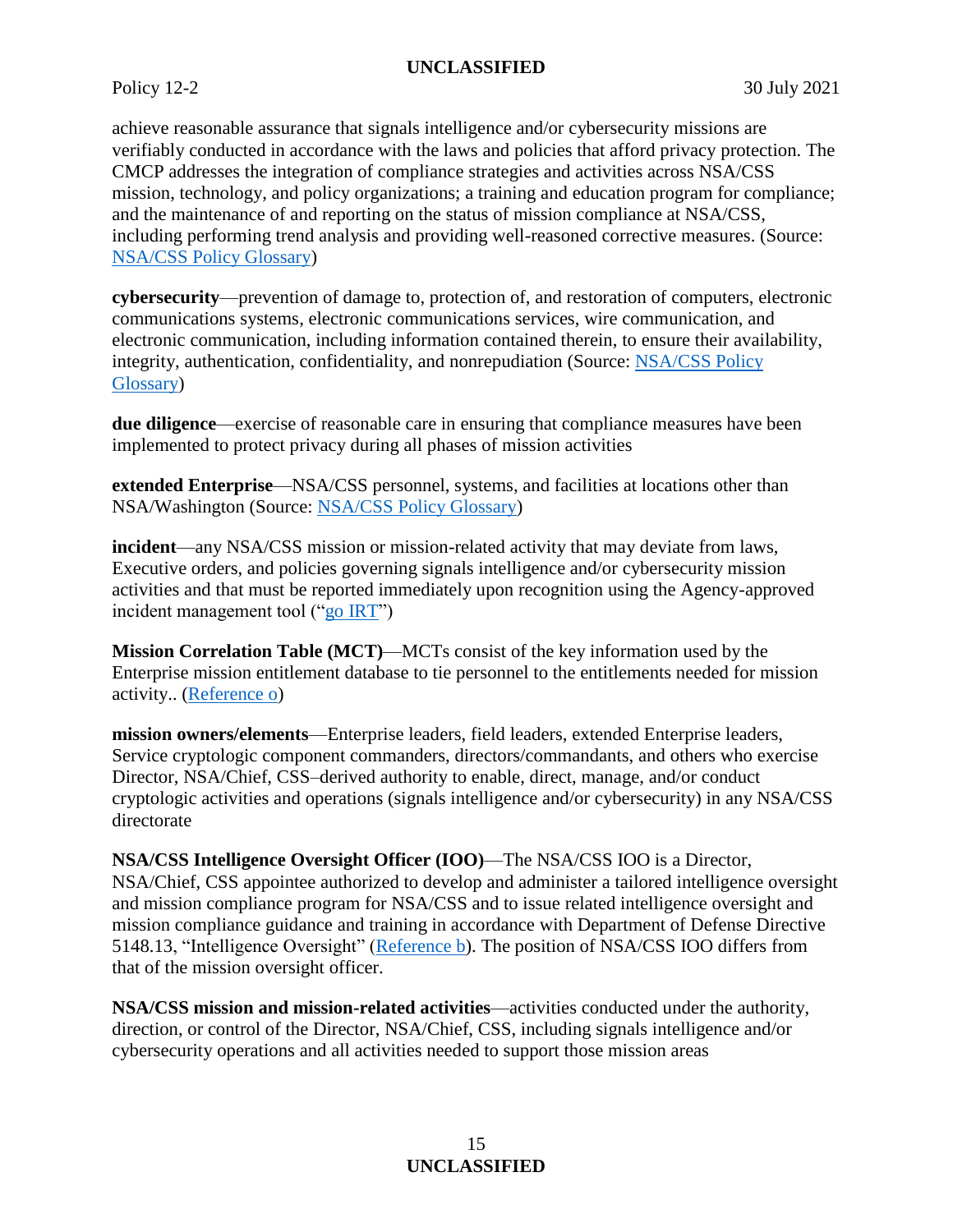<span id="page-15-0"></span>**oversight**—Oversight, for the purposes of this policy, is the independent inspection or review of signals intelligence and/or cybersecurity activities to verify that they are conducted in a manner consistent with the laws, regulations, and policies designed to protect privacy. External oversight is conducted primarily by independent entities (e.g., the Office of the Inspector General, congressional overseers, and Executive Branch oversight personnel) to ensure objectivity when assessing the performance of NSA/CSS compliance efforts. Internal NSA/CSS mission activity oversight is conducted primarily by oversight officers.

<span id="page-15-6"></span>**oversight officer**—Oversight officers are individuals who are assigned by mission owners based on their subject matter expertise to conduct daily oversight of signals intelligence (SIGINT) and/or cybersecurity activities at a location where SIGINT and/or cybersecurity missions are conducted. Oversight officers advise local management and mission members of compliance risks and mitigations and must complete mandatory compliance and oversight training, as well as necessary training for their mission activities.

<span id="page-15-1"></span>**personnel**—for purposes of this policy only, all affiliates employed by or conducting mission activities and related activities under the authority, direction, or control of the Director, NSA/Chief, CSS or where applicable, using data acquired under the authority of NSA, including all civilian and military employees, detailees, integrees, assignees, designees, contractors, and persons otherwise acting at the direction of NSA/CSS

<span id="page-15-3"></span>**questionable intelligence activity (QIA)**—any intelligence or intelligence-related activity when there is reason to believe that such activity may be unlawful or contrary to an Executive order, Presidential directive, Intelligence Community directive, or applicable Department of Defense policy governing that activity [\(Reference b\)](#page-12-2)

<span id="page-15-5"></span>**risk assessment**—A risk assessment is an interactive process for identifying and assessing risks that may limit the achievement of Enterprise objectives (e.g., compliant mission activities) using qualitative and quantitative factors. Risk assessments follow a basic risk analysis framework to assess and prioritize risks in a way that gives insight into the risk exposures from noncompliance with the rules to protect privacy and information.

<span id="page-15-7"></span>**Second Party**—any of the four countries with which the U.S. Government maintains signals intelligence and/cybersecurity relationships, namely Australia, Canada, New Zealand, and the United Kingdom (Source: NSA/CSS [Policy Glossary\)](https://siteworks.web.nsa.ic.gov/p12/s/#SecondParty)

<span id="page-15-2"></span>**signals intelligence (SIGINT)**—a category of intelligence comprising either individually or in combination, all communications intelligence, electronic intelligence, and foreign instrumentation intelligence, regardless of the mode of transmission and whether information is being transmitted at the time of acquisition

<span id="page-15-4"></span>**Significant or Highly Sensitive Matter (S/HSM)**—An S/HSM is an intelligence or intelligence-related activity (regardless of whether the intelligence or intelligence-related activity is unlawful or contrary to an Executive order, Presidential directive, Intelligence Community (IC) directive, or Department of Defense policy) or serious criminal activity by intelligence personnel that could impugn the reputation or integrity of the IC or otherwise call into question the propriety of intelligence activities. Such matters might involve actual or potential